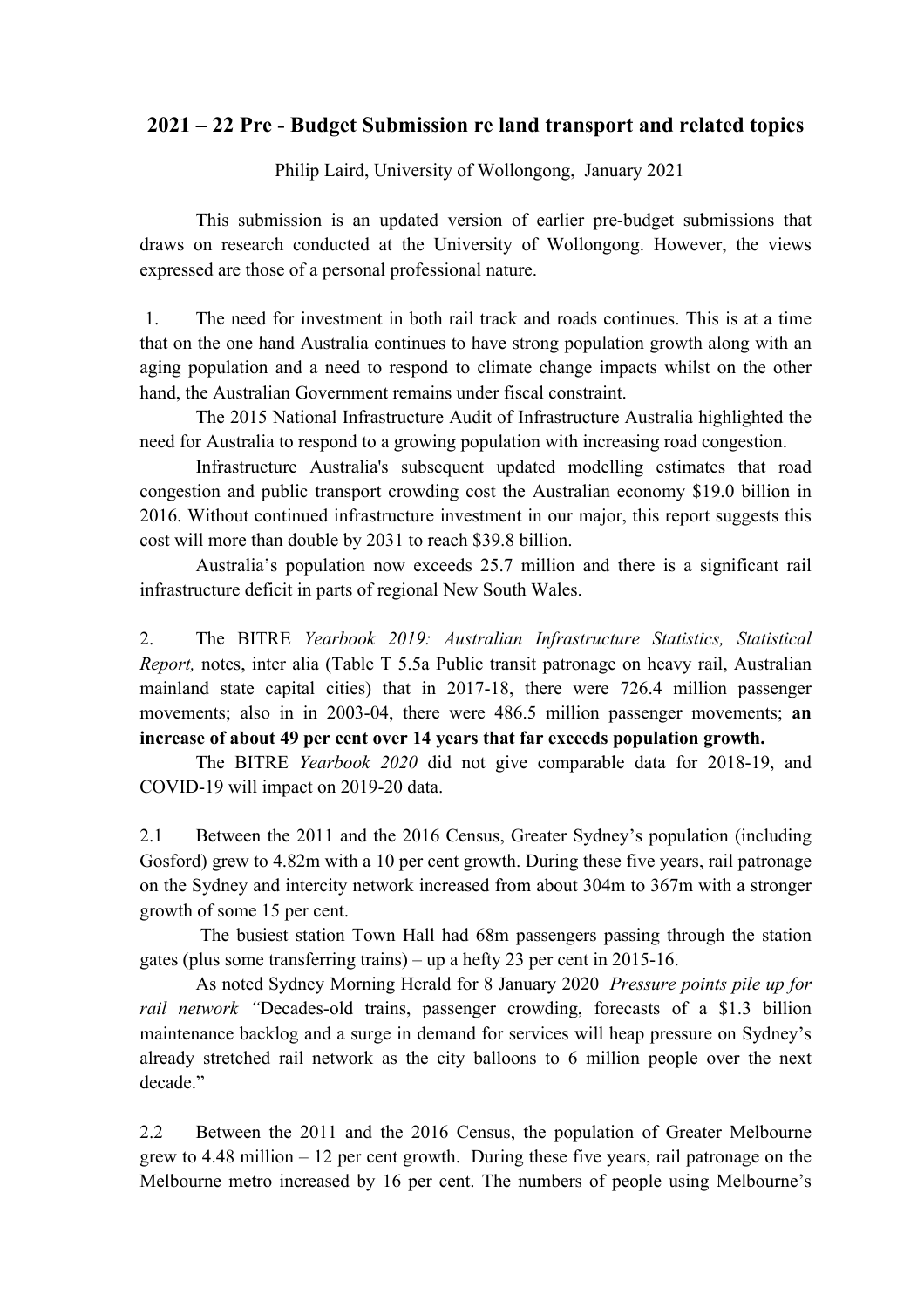trains continues to increase. In 2017-18, there were 240m journeys, up a lot from the 130m in the year 2000. As The Age noted in 2018, train delays on some busy lines are increasing, and that "Despite Victoria paying billions of dollars to private operators over the past two decades in a bid to improve reliability, an ageing train network plagued by signal and equipment faults is straining under the weight of demand."

Both cities have recently completed major rail projects – with Sydney gaining a new North West metro in April 2019, whilst Melbourne had a substantial (and ongoing) level crossing programme under way with a "new" 8km line to Mernda opening in August 2018.

Further major projects are now underway in both cities underway to increase capacity. However, even when the Sydney Metro Stage 2 and Melbourne's Metro tunnel is completed, more work will be needed to address both past under-investment and population growth.

2.3 In all major cities, there is an ongoing need for more separation of freight and passenger trains.

3. The growth of light rail in Australia is of note. This includes the Gold Coast with patronage far exceeding expectations when Stage 1 was opened in July 2014 and Stage 2 was opened in early 2018. The BITRE *Yearbook 2010: Australian Infrastructure Statistics, Statistical Report,* notes, inter alia (Table T 5.5b Public transit patronage on heavy rail, Australian mainland state capital cities) that in 2018-19, there were 236.8 million passenger movements (including 10.75m for the Gold Coast; also in in 2003-04, there were 149.7 million passenger movements**; an increase of about 57 per cent, that far exceeds population growth.**

4. The 2020 BITRE Infrastructure Statistics Yearbook (Table 3.3i) notes that the urban rail passenger task for (the five) mainland state capitals grew from 11.6 billion pass.km (bpkm) in 2009-2010 to 14.42 bpkm in 2018-19; a solid growth of 24pc.

**This far exceeds road passenger use** (cars etc) for all capital cities going from 148 bpkm to 168 btkm over this time – a growth of some 13.5pc.

5. The clear evidence from both Australia and overseas is that road congestion cannot be eased simply by building more roads.

The 2016 Federal budget drew a reaction from NAB Group Chief Economist Alan Oster of *"infrastructure spending that is still road heavy.* "

In 2018, some Australian road investment has been called into question by the International Monetary Fund (IMF) as noted by the Australian Financial Review (AFR)*<sup>1</sup>* that Australia should be spending more on infrastructure, but this should be on rail, airports and seaports rather than roads; also Australia is spending only about half of the 0.4 per cent of GDP it should to each of rail and ports."

 <sup>1</sup> AFR 21 February 2018 "*IMF says Australia has overspent on roads*" and *AFR* <sup>21</sup> February 2018 *"IMF finds \$112b shortfall in infrastructure"*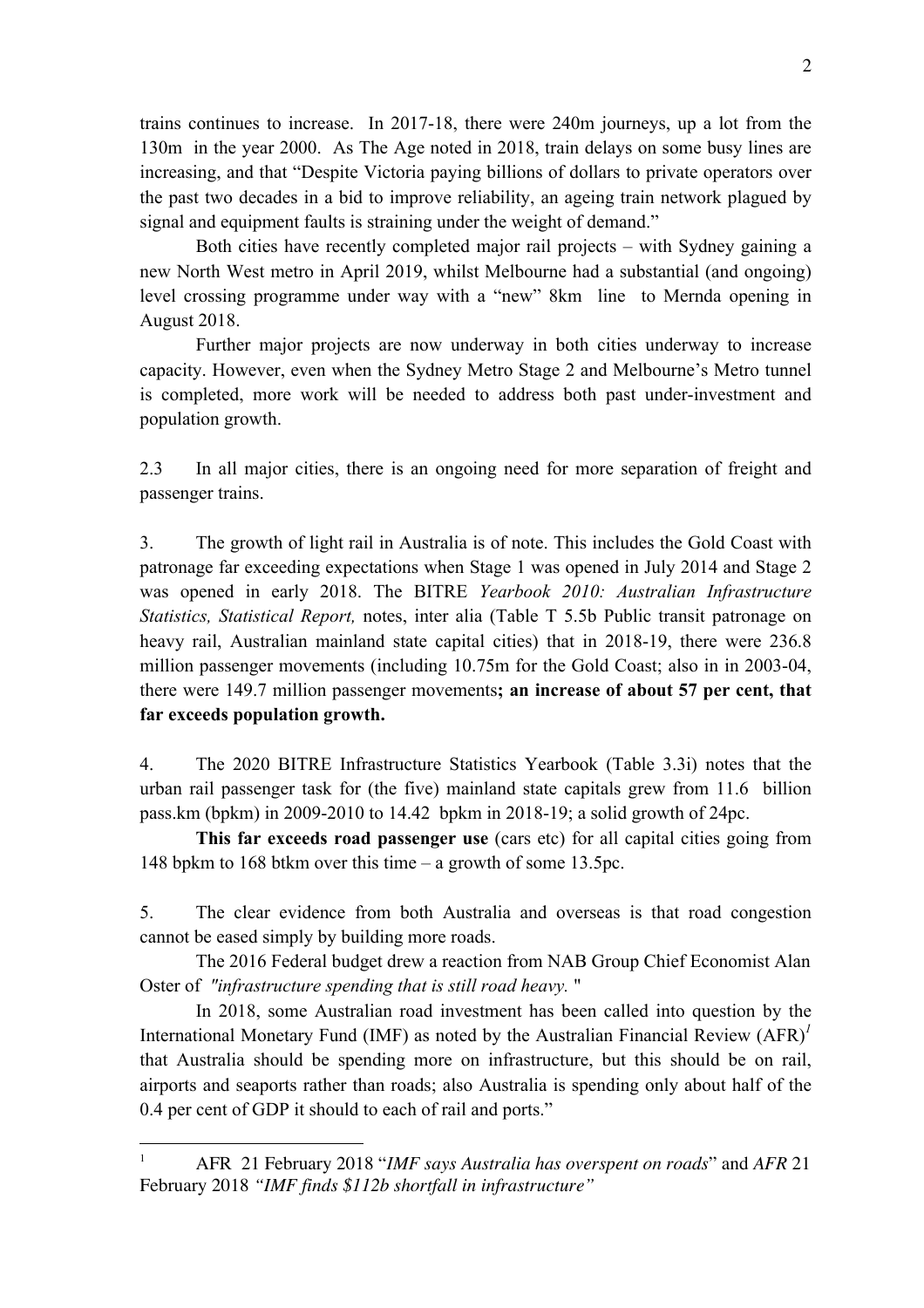It is suggested that current high outlays in roads by government at over \$30 billion per year could well be reviewed.<sup>2</sup> This level of expenditure was described by consultants to Infrastructure Australia in a 2014 report *Spend more, waste more* as a *"road spend [that] can only be described as hideously inefficient."*

Thus, projects such as Sydney's WestConnex that has now blown out to about \$17 billion, could well be reviewed. In particular, Stage 3 of WestConnex, the F6 extension, and now the Western Harbour Tunnel have attracted much opposition and the City of Sydney and other affected Councils have proposed alternative options.

The efforts made in the 2017 to the 2020 federal budgets to have a more balanced investment in rail and road are noted with appreciation. This includes funding for an Inland Railway and for preliminary studies for Faster Rail to provide improved links between large capital cities and nearby regional cities.

However, a concern remains with the sheer amount of government money that is allocated to road projects, despite the lack of true user pays pricing for road use.

The situation of federal outlays between Brisbane and Cairns for land transport that results in billions to the Bruce Highway and little to rail<sup>3</sup> is also in need of review.

7. In December 2018, the NSW Government announced its intention to investigate the upgrading of the main railway tracks from Sydney to Newcastle. Wollongong, Canberra Goulburn and Orange/Parkes, or, the construction of dedicated high speed track on these four corridors.

Whilst it can be argued that federal government has given NSW over \$4 billion for its share of the Snowy Mountains scheme and this could be applied to intercity rail in NSW (as suggested by former Prime Minister Turnbull in March 2018 when visiting Port Kembla), there is also a case for some federal funds for regional rail in NSW comparable to that already advanced/ committed to Victoria of about \$2 billion.

Regional New South Wales has a large rail track infrastructure deficit and this will require significant funding to remedy. In 2012, it was noted $4$  "As Newcastle and Wollongong grow in size and importance to the NSW economy, they need faster and more efficient links to Sydney."

 <sup>2</sup> Bureau of Infrastructure Transport and Regional Economics (BITRE) *Key Australian infrastructure statistics 2020* notes, inter alia, in TableT1.3 (p4\* Total road expenditure by all level of government, for 2018–19 for all governments, an outlay of \$28 565.4 million; far exceeding Net road- related petroleum products excise of \$11 613m and Vehicle registration fees of \$7382m (Table 1.4 a).

<sup>&</sup>lt;sup>3</sup> Australian Government funding for the Bruce highway now stands at \$10 billion whilst the Queensland Government has committed over \$2 billion of funding with no federal funds for rail north of Nambour.

In May 2016 in the Courier Mail in Brisbane, an Engineers Australia Queensland infrastructure spokesman noted that huge numbers of trucks would be funnelled on to the Bruce Highway unless \$2.5 billion was invested in the railway.

<sup>4</sup> Transport for NSW 2012, Draft Transport Master Plan as noted by the 2012 State Infrastructure Strategy of NSW) Infrastructure NSW.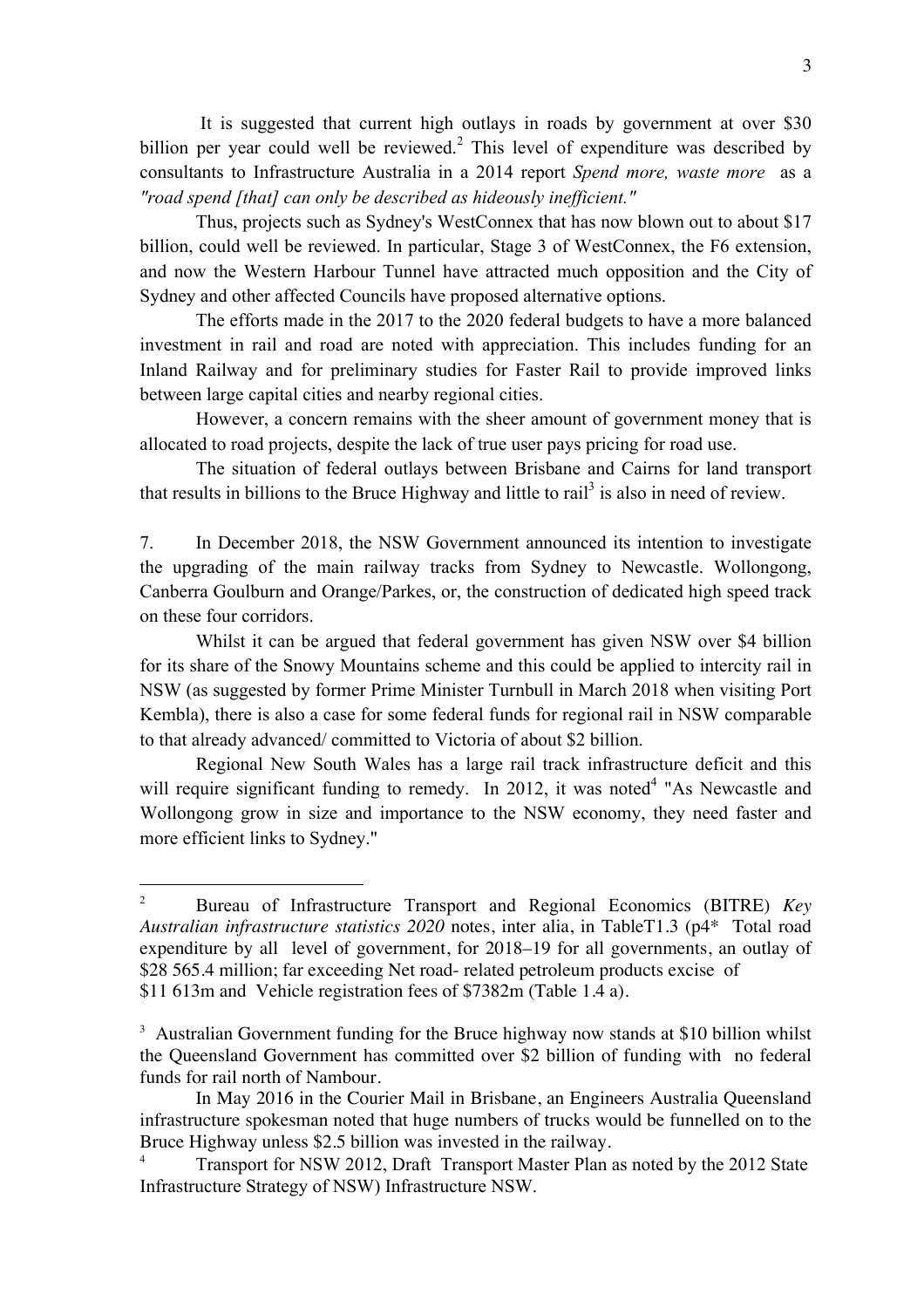In 2004, Prof Ian Gray<sup>5</sup> commented on regional passenger trains in New South Wales, and found appreciable scope for improvement, noting, inter alia, a lack of investment in New South Wales contrasted with *"Queensland, Victoria and Western Australia where governments have developed track and equipment to take advantage of late 20th century technologies…[and] straightening the track is essential to increasing train speeds."*

7.1 As noted above, faster trains between Sydney and Newcastle are needed. The worst aligned sections of track linking Hornsby and Newcastle, including Fassifern to Teralba and the Cowan Bank are now overdue for realignment. This section is now one of the most congested sections of double track in Australia with both frequent passenger trains and commercial rail freight activity.

One simple strategy to speed up trains would be to revert to the alignment in place in the late 19 th Century, with modest grade and curve easing of the original alignment. This would save about 3 km of point to point distance and reduce transit time by about seven minutes

Other ways of speeding up Newcastle Sydney trains include higher speed turnouts at various locations, easing of tight radius curves, and the use of new higherpowered trains. To achieve a two hours transit time, work will be needed on several fronts. For more details, for this and three other NSW lines, see the references below.<sup>6</sup>

It is of note that at the October 2020 Aust. Fin. Review National Infrastructure Summit that the CEO of Snowy Hydro and the first CEO of Infrastructure NSW, Paul Broad, not only questioned extensive investment in big city CBD infrastructure but also (*AFR* 15 Oct "Infrastructure regional renassiance") was scathing in his criticism of TfNSW of running a train service between Sydney and Newcastle at a speed slower than which prevailed in the 1951. Mr Broad made a call for getting a train "faster than Puffing Billy" to go between these two cities. As Mr Broad said, the trains do not have to be superfast, and if you could cut the time in half you would change the lifestyle and dynamics of NSW regional cities.

Federal funding was advanced in 2018 towards a business case for an upgrade. **Hopefully some federal funds can be allocated in the 2021 federal budget to start construction work on NSW track upgrades.** This is opposed to fund for yet further studies.

 <sup>5</sup> *A future for regional passenger trains in New South Wales,* Local Government and Shires Associations of NSW, and Charles Sturt University

<sup>6</sup> Michell M and Laird P, 2016 *Thinking outside the fence line – Sydney to Brisbane* Conference on Railway Excellence, Melbourne

Laird P and Michell M, 2017 *Shorter south coast train transit times* AusRail, Brisbane Laird P and Michell M, 2018 *Canberra Rail - to be or not to be* Conference on Railway Excellence, Sydney, Railway Technical Society of Australasia

Michell M and Laird P, 2019 *Speeding Up NSW Main West Transit Times* AusRail Sydney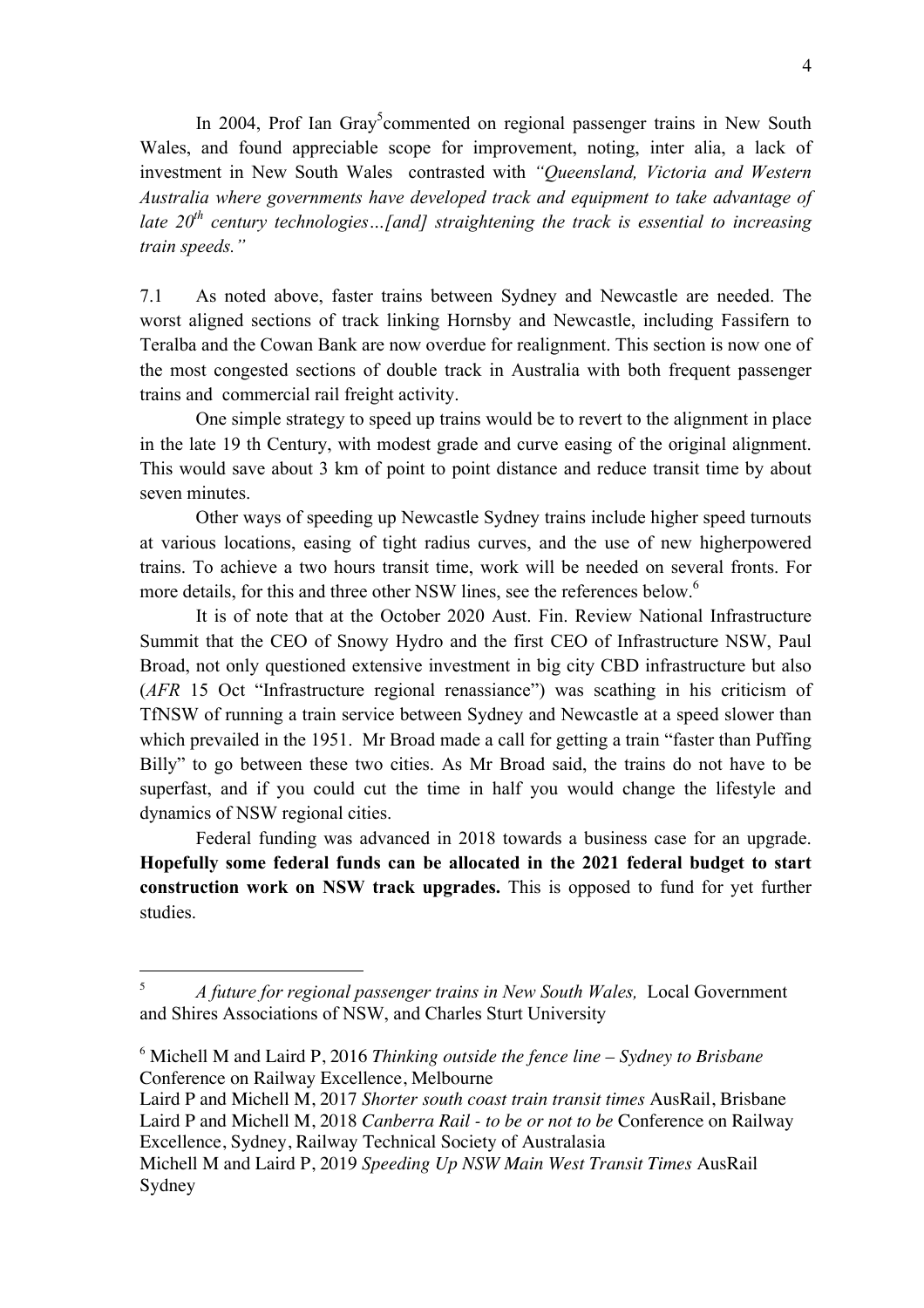In addition, there is considerable scope for improvement in the Maitland to Brisbane line, on top of the work done by the ARTC in recent years. A case study of a major deviation between Hexham and Stroud Road was noted in a  $2007<sup>7</sup>$  report. Here, the construction of 67 km of new track would replace a substandard 91 km section to halve transit times and reduce fuel use by 40 per cent. A Hexham to Fassifern link (Hunter Valley freight bypass) would also give good benefits.

7.2 Wollongong station is some 83km from Central. The current average speed of about 55 km per hour for the fastest Wollongong - Central trains is too slow. Perth Mandurah and Geelong Melbourne trains average 85 km per hour. Reversion of a section south of Waterfall from a 1915 alignment to the  $19<sup>th</sup>$  century alignment with modest grade and curve easing would reduce distance and save over 7 minutes of transit time.

7.3 A related issue for South Coast rail operations is completion of the 35 km Maldon Dombarton rail line, which was raised in a 2018 report "Regional development and a global Sydney" of the Legislative Council Standing Committee on State Development, whose Recommendations included (no17) *That the NSW Government explore options to bring forward construction of the Maldon to Dombarton railway line, and Blayney to Demondrille railway line, including seeking funding through the National Rail Program to develop a detailed business case for the construction of the links.*

This Committee in its report noted the South West Illawarra Rail Link (SWIRL) proposal released in August 2017 of the Illawarra Business Chamber, where "SWIRL would reduce substantially reduce travel times between Wollongong and Campbelltown, Wollongong and Liverpool and Wollongong and Leppington.

Further support during 2018 for completing the Maldon Dombarton link has come from the Committee for Sydney in its MegaRegion proposal, and in 2020 in a further report released by the Illawarra Business Chamber**.** It is likely that some government funding will be required to facilitate the completion of this rail link.

7.4 A Sydney Canberra Higher Speed Train could be developed on an incremental basis with options as follows:

Stage 1 A new improved alignment between Goulburn and Yass with a spur line from Yass to North Canberra.

Stage 2 Track upgrades from Mittagong to Goulburn and for a Wentworth route between Menangle and Mittagong that could tie in with the Maldon Dombarton line.

Stage 3 Further upgrades to Campbelltown to Sydney.

Where possible, new construction should be to Higher Speed Rail (HSR) standards of trains operating at least  $250 \text{ km/hr}$ . An indicative cost<sup>8</sup> was \$3.5 billion.

 <sup>7</sup> House of Representatives Standing Committee on Transport (2007) *The Great Freight Task: Is Australia's transport network up to the challenge?* page 116.

<sup>8</sup> 2014 Michell M Martin S and Laird (2014) *Building a railway for the 21st century: bringing high speed rail a step closer,* Conference on Railway Excellence, Adelaide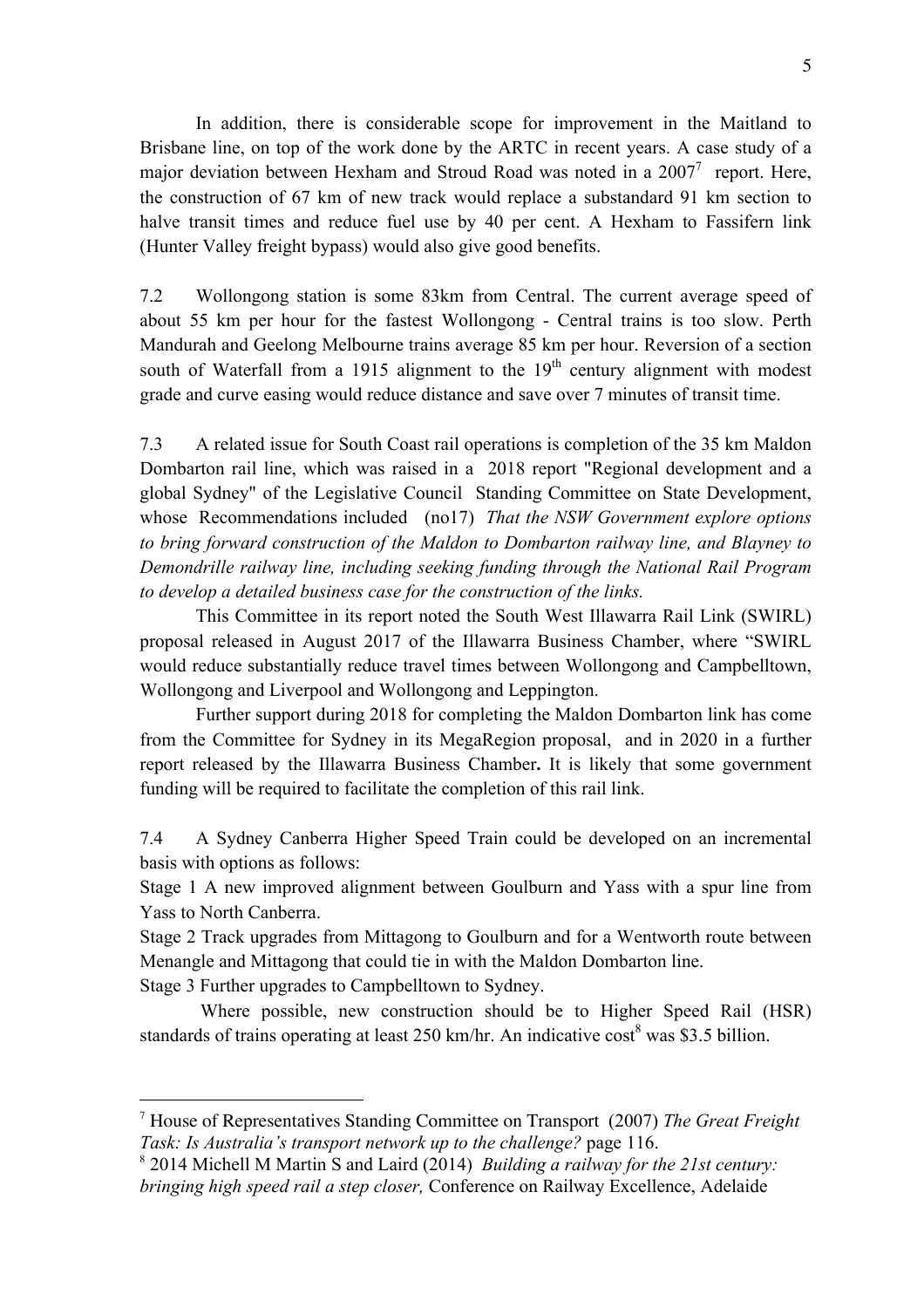A Sydney Canberra Higher Speed Train operating by 2025 at speeds up to 200 km/h on deviations and taking less than two and a half hours is quite feasible. This could be followed by more new HSR track and faster trains/

7.4 There is considerable scope for track straightening between Lithgow and Orange, mainly by following original disused alignments, as recommended by the Orange Rail Action Group (ORAG) in 2014.

In May 2019, a petition of the residents of the City of Orange and Region circulated by ORAG was tabled in the Legislative Assembly of NSW. The petition was signed by over 10,000 persons and this led to a debate of the issues on 20 June in the Legislative Assembly. It called for support and funding for, inter alia,

• Rail infrastructure upgrades of the Main Western Line to support fast passenger rail and freight rail services.

#### 8. **Rail corridors**

In December 2016, the House of Representatives Standing Committee on Infrastructure, Transport and Cities released its report *Harnessing Value, Delivering Infrastructure.* 

Much evidence was received and noted on the need to identify and protect corridors for future railway lines. The Committee noted, in part [p151] *"Corridor preservation, especially for major projects such as HSR is very important. The ability to protect corridors ensures that transport infrastructure will follow the optimum route. Failure to protect corridors will mean compromises in planning and significant increases in cost."*

It is not just for HSR, but also rail freight and medium speed passenger rail that corridor protection is needed. A further indication of concern is that of Infrastructure Australia in its July 2017 report *Corridor Protection: Planning and investing for the long term.*

The Infrastructure Australia report urges Australian governments to take urgent action in the next five years to protect vital infrastructure corridors, to avoid cost overruns, delays and community disruption when delivering new infrastructure. The paper shows that protection and early acquisition of just seven corridors identified as national priorities on the Infrastructure Priority List could save Australian taxpayers close to \$11 billion in land purchase and construction costs.

This writer would go further and submits that urgent corridor protection should now be accelerated with federal funding. Alternatively, federal budget sanctions could be used against State Governments who through "inefficiencies and obstruction" fail to do the right thing (to cite Leitch DB (1972) *Railways of New Zealand*, p51 re abolishing the provinces in 1876 and vesting all railway construction in the central government).

Identifying and protecting corridors for upgrading existing rail track and for new track could usefully receive federal funding could be done in a manner similar to the long standing federal funding of advanced planning of certain highway projects (such as the Pacific Highway in NSW).

In particular, rail corridors should be reserved for new railway lines to Melbourne's Tullamarine airport, and, the new Western Sydney airport.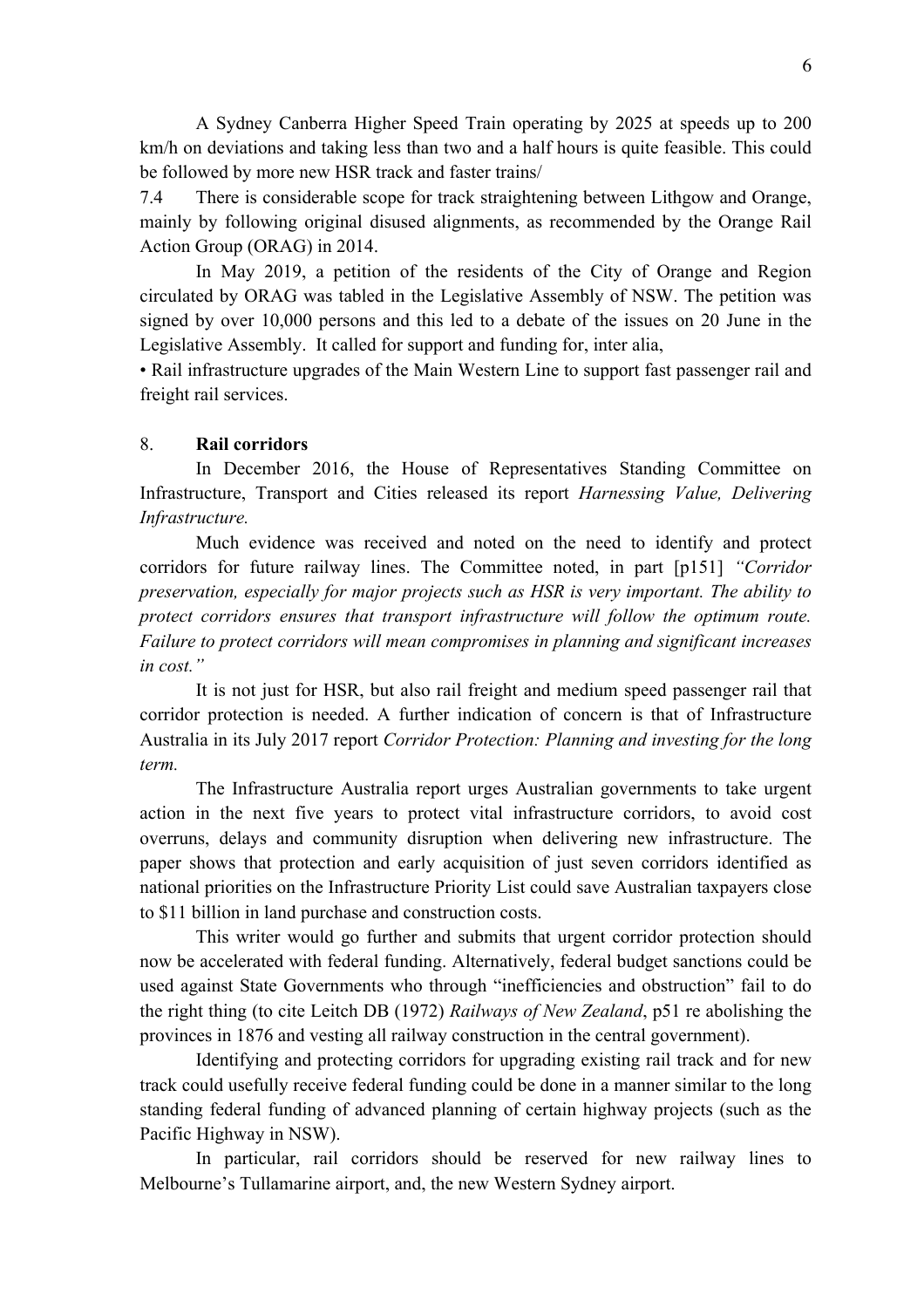The December 2020 report of the House of Representatives Standing Committee on Infrastructure, Transport and Cities *Fairer funding and financing of faster rail Inquiry into options for financing faster rail* deserves close attention by Government. In particular, attention is needed to the three recommendations made by the Committee.

# **More on infrastructure**

9. There is a need to invest more in urban and regional rail infrastructure at a national level. The additional funds required for such investment along with other federal government outlays may need reconsideration of taxation policies.

10. As reported by the Sydney Morning Herald on 5 September 2019, Reserve Bank governor Dr Philip Lowe called for a major spending program on infrastructure including rail, bridges and roads across Australia. He was quoted as saying: "Right at the moment there is limited capacity to do more mega projects in Sydney and Melbourne but there is capacity elsewhere in the country to do significant projects, and also capacity to do a series of smaller projects..."

"Part of infrastructure investment is actually maintaining road, rail, bridges right across the country. It has the other advantage of making sure infrastructure spending is spread across the country and not just centralised in Sydney and Melbourne. There is capacity in some areas."

11. This call for more investment in infrastructure, on top of that announced by the later in 2019, has been supported by many other qualified commentators.

It is submitted that Australia needs some action like that taken by New Zealand government in December 2019 in its Half Yearly Economic and Fiscal update with an extra \$NZ12 billion over four years on a range of measures, to include more on roads and heavy rail, and \$NZ200m on "public estate decarbonisation.". As noted (New Zealand loosens fiscal belt to arrest economic slowdown, AFR 12 December), now is "the right time to take advantage of low interest rates and 'future-proof" New Zealand with stimulatory spending."

As the NZ Treasurer, the Hon Grant Robertson was quoted "I think it would be ludicrously stubborn to not respond to the fact that there is an infrastructure need."

12. A further option is offering infrastructure bonds to members of the public. Many investors would welcome the opportunity to make a secure investment into public infrastructure with reasonable returns.

In this regard, attention is given to the opportunities available to residents of Queensland in 1913, to invest in the Queensland Government savings bank, at 3% pa, with funds being expended in and for the benefit of this State, and are used for Railway Construction…" (and other purposes)

# **Road Pricing**

13. In 2009, the Henry Tax Review noted that "Current road tax arrangements will not meet Australia's future transport challenges."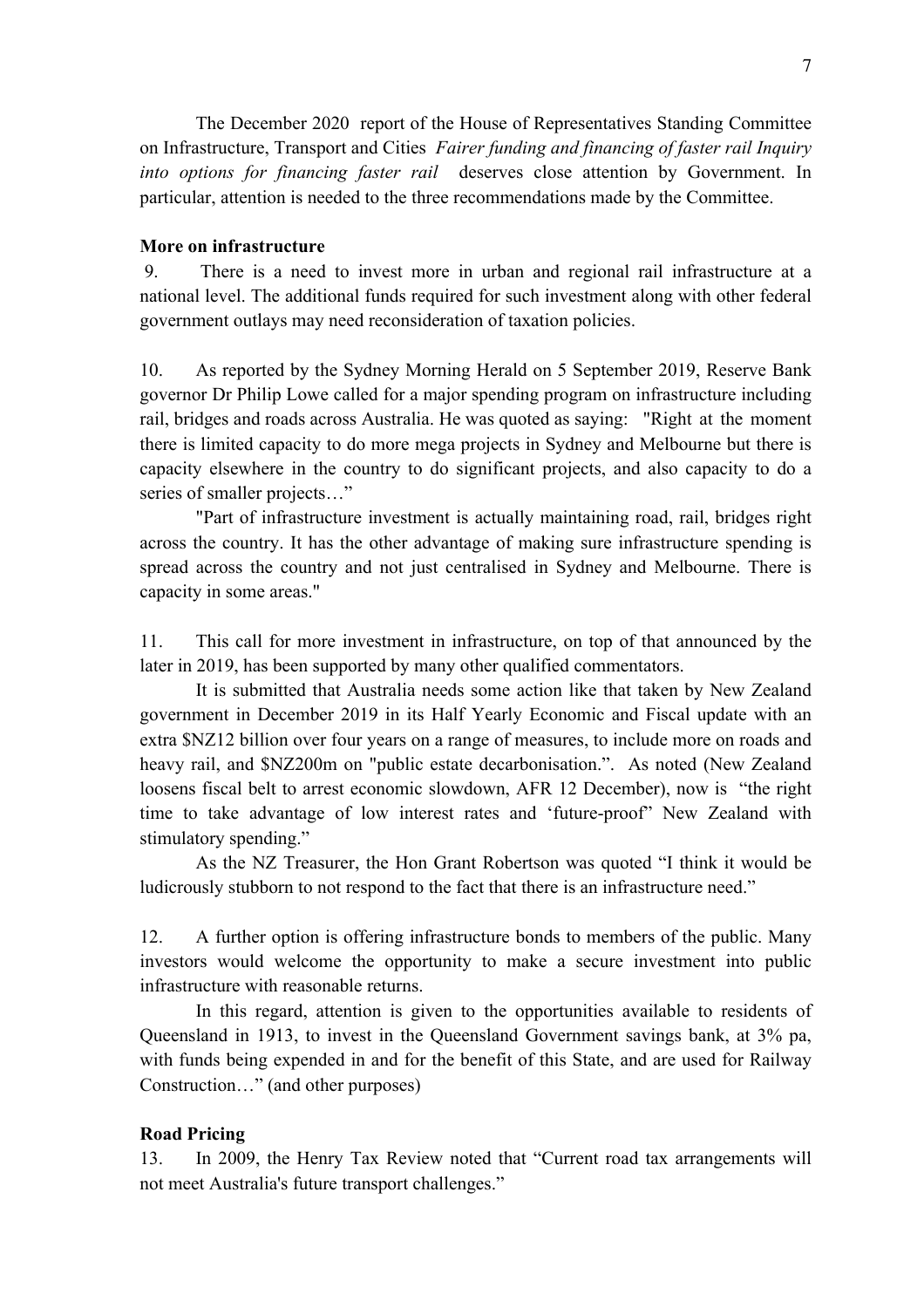The Henry Tax Review made several pertinent recommendations for road pricing reform. These included

**Recommendation 61:** Governments should analyse the potential network-wide benefits and costs of introducing variable congestion pricing on existing tolled roads (or lanes), and consider extending existing technology across heavily congested parts of the road network. Beyond that, new technologies may further enable wider application of road pricing if proven cost-effective. In general, congestion charges should apply to all registered vehicles using congested roads. The use of revenues should be transparent to the community and subject to further institutional reform.

**Recommendation 62:** The Council of Australian Governments (COAG) should accelerate the development of mass-distance-location pricing for heavy vehicles, to ensure that heavy vehicles pay for their specific marginal road-wear costs. Revenue from road-wear charges should be allocated to the owner of the affected road, which should be maintained in accordance with an asset management plan. Differentiated compliance regimes to enforce this pricing policy may need to be considered to balance efficiency benefits from pricing against the costs of administration and compliance for some road users.

**Recommendation 63:** States should improve compulsory third party insurance to better reflect individual risks.

**Recommendation 64:** On routes where road freight is in direct competition with rail that is required to recover its capital costs, heavy vehicles should face an additional charge on a comparable basis, where this improves the efficient allocation of freight between transport modes.

14. The need for reform in road pricing is attracting increasing attention in recent years. By way of example, although not a major focus of the Harper 2015 Competition Policy Review, road pricing was considered.

In part, the review noted that *"… roads are the least reformed of all infrastructure sectors, with institutional arrangements around funding and provision remaining much the same as they were 20 years ago.*

*"More effective institutional arrangements are needed to promote efficient investment in and usage of roads, and to put road transport on a similar footing with other infrastructure sectors. Lack of proper road pricing leads to inefficient road investment and distorts choices between transport modes, particularly between road and rail freight.*

*"The advent of new technology presents opportunities to improve the efficiency of road transport in ways that were unattainable two decades ago. Road user charges linked to road construction, maintenance and safety should make road investment decisions more responsive to the needs and preferences of road users. As in other network sectors, where pricing is introduced, it should be overseen by an independent regulator."*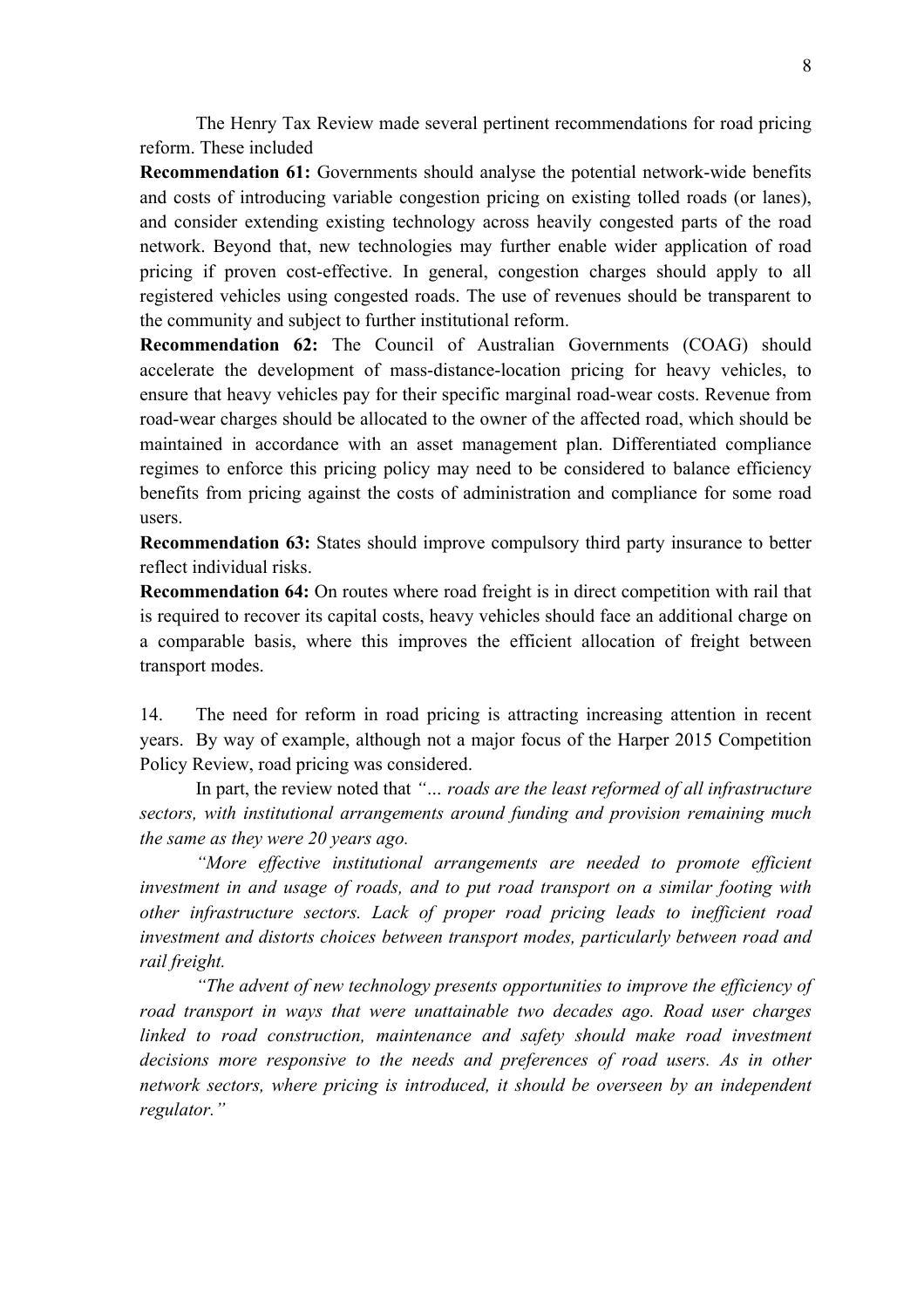15. In regards to congestion pricing, the initiative of Infrastructure Victoria in its 2020 revised 30-year strategy in proposing an electronic congestion charging system for Melbourne is of note.

This was introduced in Singapore in 1998, leading to a 16 per cent drop in peak hour traffic by the year 2000, whilst in London, a 2003 congestion charge saw car decreasing by nearly 20 per from 2000 to 2009.

16. In 2018, a collection of essays in a publication from ANU called ROAD PRICING AND PROVISION - CHANGED TRAFFIC CONDITIONS AHEAD is of note- see https://press-files.anu.edu.au/downloads/press/n4353/pdf/book.pdf

17. In October 2019, and in Autumn 2020 the Grattan Institute argued in a report that charging motorists for driving in and out of the CBD during peak hours would cut traffic by 40 per cent and increase road speeds by up to 20 per cent.

Congestion pricing should at least be considered, and an options should be published by the Australian Government. This writer has a comment piece published 6 January 2021 by the Conversation that may be found at

https://theconversation.com/distance-based-road-charges-will-improve-traffic-and-ifdone-right-wont-slow-australias-switch-to-electric-cars-

It is of note that the option of a future congestion charge, as used in Singapore, London and Stockholm, has been explored by the New Zealand Government and the city of Auckland.

18. Fuel excise is now being indexed on an annual basis. However, there was a long period between 2001 and 2014 when it was not been indexed, and was stuck at 38.143 cents per litre. The loss of Commonwealth revenue from freezing fuel excise indexation was estimated in Treasury Budget Paper #2 (May 2001) at \$150 million for 2001-02.

A Fuel Taxation Inquiry reported in 2002. Although its recommendations were pragmatic, they were rejected by the Government of the day. This had a real budget impact. By way of example, the difference in total fuel excise collection during 2011-12 for petrol used in cars etc between the indexed and frozen rate would have been about \$2.48 billion; also for 6.3 billion litres of diesel used by trucks during 2011-12, the forgone revenue from rebates was about \$1.9 billion. Accordingly, the combined forgone petrol and diesel excise during 2011-12 alone is estimated at about \$4.4 billion.

19. Fuel excise is currently 42.3 cents per litre (as of August 2020) but this is some 20 per cent less in real terms than what it was in the year 2000.

Along with consideration of congestion pricing there is a case for fuel excise in Australia to be increased by 10 cents per litre. This would allow for lower annual registration fees for cars; and, to fund ongoing calls for more money to be spent on roads, and alternatives to roads including rail, urban public transport and cycleways.

There is also a good case for scrapping the diesel rebate.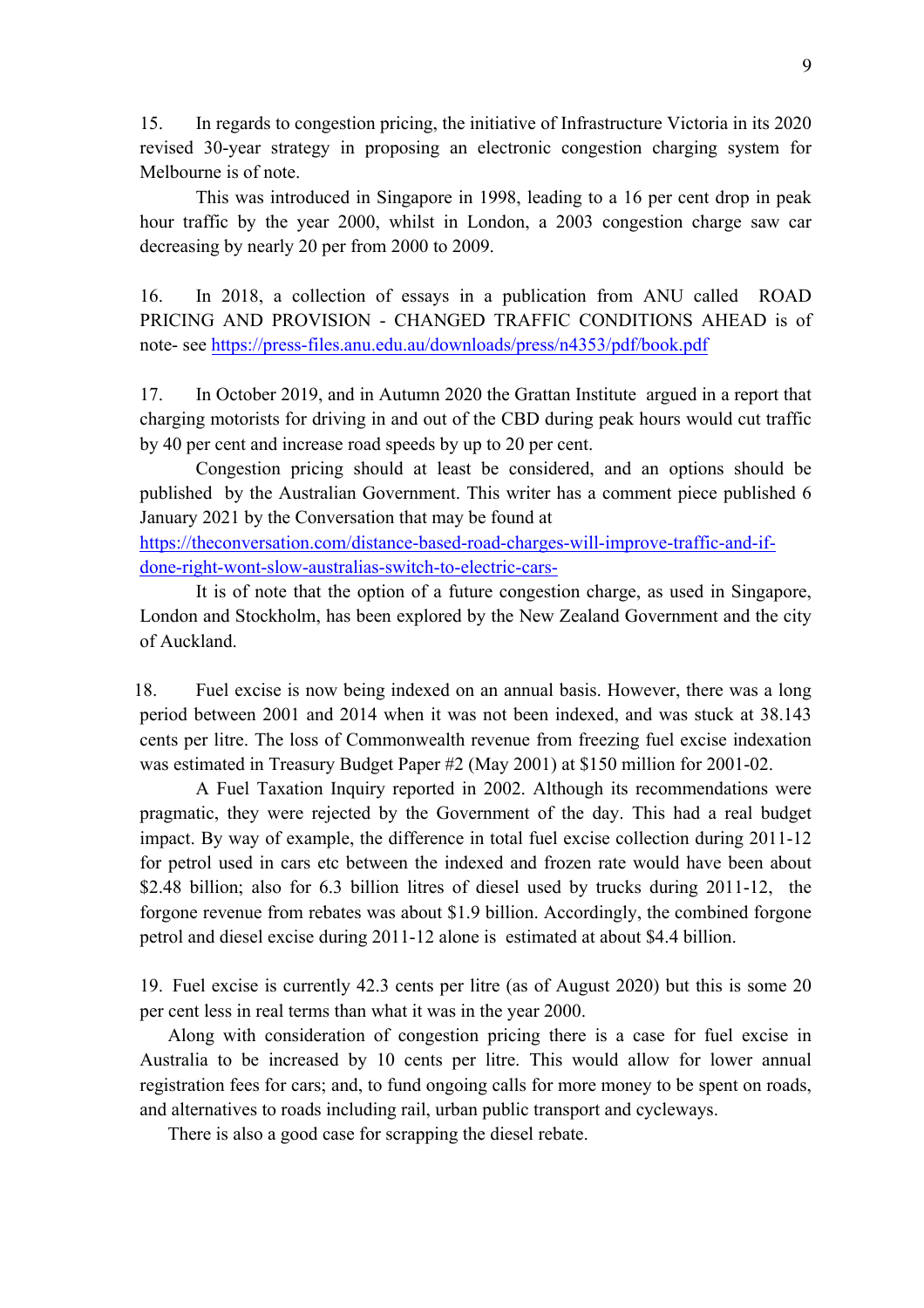20. New Zealand has increased its petrol excise by appreciably more than 10 cents a litre since March 2002, and is currently 77.284 cents cents per litre allocated to the National Land Transport Fund (plus GST). Annual registration fees for cars in New Zealand are much lower than in NSW and other states. A further 6 cents per litre is collected to be applied to motor accident compensation and in Auckland, a further 10 cents per litre is levied for regional transport.

This allows for much lower fixed annual charges for cars in NZ than Australia (by way of example, for a car with a one tonne tare mass, about \$NZ109 in NZ and about \$650 than registration and third-party insurance premiums in Australia).

21. Mass distance location charges for heavy high productivity trucks in Australia are long overdue. Aggregate revenue from truck registration fees and road user charges set in 2016-17 at a modest 25.8 cents per litre has been frozen until 2020-21 by Transport Ministers. This low road user charge for trucks is much less the late 2020 (now indexed) 42.3c cents per litre on petrol and diesel for cars.

It is noted that the Transport and Infrastructure Council meeting supported an increase of a 2.5 per cent increase be applied to the Commonwealth Road User Charge in 2021–22. What happens in 2022-23 is a good question.

Anyone for reform?

22. New Zealand has had since 1978 mass distance charges for heavy trucks. Currently, and increased on 1 July 2020, a heavy semitrailer with six axles pays 62 cents NZ (about 58 Aust cents) per kilometre. In Australia, the same truck hauling 100,000 km a year or more pays registration and fuel road user charges working out to less than 17 cents per kilometre.<sup>9</sup>

<sup>&</sup>lt;sup>9</sup> A 2014 Heavy vehicle charges determination of the National Transport Commission (NTC) noted a then recent estimate of the numbers of six axle articulated trucks (semitrailers) as 42,522 moving 3093 million km and using 1579 million litres of diesel. If we use these figures with current NTC charges of \$6232 registration and the discounted road user charge of 25.8 cents per litre (motorists pay over 40 cents a litre excise), we get a contribution of about \$265m in registration fees and \$407m in fuel based road user charges. This is a total of \$672m.

Now apply recent New Zealand mass distance charges to the 3095m kilometres of semitrailer haulage in Australia to get \$A1749m. This amount is \$1077m than the above \$672m Australian amount.

A similar calculation for 12,811 B-Doubles noted in the 2014 NTC determination that hauled some 2189m kilometres in 2013 using some 1313m litres of fuel is now done. Most B-Doubles have a registration fee of \$14,776 giving some \$189m in registration fees. Add to this \$339m in fuel based road user charges to get \$528m.

If recent New Zealand road user charges at 68.3 cents NZ or 65.6 cents AU per kilometre were applied to the 2189m km, a total of \$1436 would result. The NTC aggregate charges for all B-Doubles are then \$908m short of the NZ charges.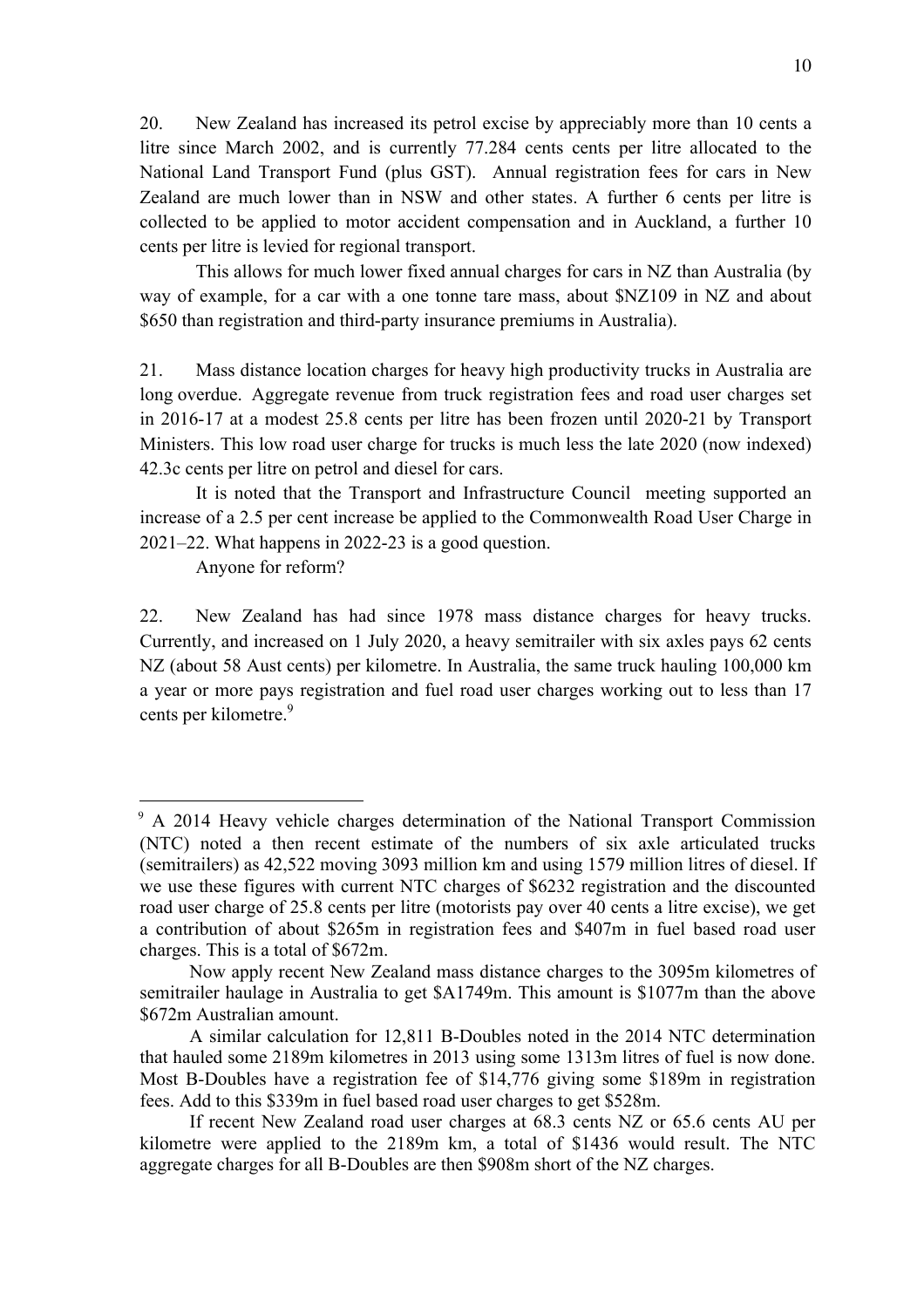If one accepts that the current New Zealand charges are user pays, then the operation of six axle semitrailers and the nine axle B-Doubles on public roads (with details below) are in receipt of an annual hidden subsidy of about \$2 billion per year.

This amounts to a hidden subsidy about 1 cent per net tonne kilometre. This unit estimate does not include externalities such as road crash risk, emissions and urban road congestion.

23. It is now 15 years since 2006 when the Productivity Commission issued a report on road and rail access pricing that found the National Transport Commission (NTC) charges to be *"conservative"* and made recommendations that CoAG take up road pricing. By 2009, delays were being encountered by the CoAG process and in 2010, the Henry Tax Review made several pertinent recommendations for road pricing reform.

These included one that CoAG *"should accelerate the development of massdistance-location pricing for heavy vehicles…"*

In 2017, the Department of Infrastructure and Regional Development undertook a public consultation process to seek public and industry views on options for independent price regulation of heavy vehicle charges. This included the option of ACCC being the regulator. The progress made to date is simply not good enough.

It is noted that in 2019, after consultation, a National Freight and Supply Chain Strategy was released. However, this does not address the thorny issue of road pricing; despite this issue being raised in many submissions to a draft strategy.

24. It is hard to see why Australian charges for heavy vehicles in aggregate, and annual charges for semitrailers and B-Doubles hauling heavy loads long distances each year, should be about one third of the respective New Zealand charges.

Unless of course, it is part of a de facto policy to put more 'loads on roads' and to make rail freight, sea freight, pipelines and conveyor belts financially unattractive for moving freight.

In this regard, the National Freight and Supply Chain Strategy (NFSCS Figure 2.2 -Projected freight growth by mode in Australia) suggests the domestic freight task (in tonne kms) increasing by 35 per cent from 2018 to 2040, with a hefty growth in road freight. Here, the ABS SMVU estimated the 1017-18 road freight task at about 215 billion tonne kms (btkm), and the NFSCS projects about 400 btkm.

It is submitted that Australia simply cannot afford such an increase.

### **Road deficits and rail fares**

25. The operation of road vehicles imposes appreciable external costs on the community. In a paper *Moving People: Solutions for a Livable Australia* Bus Industry Confederation (2012) estimates of "road deficits" of about \$20 billion pa in 2001 and \$27 billion pa in 2010 were cited. Clearly, some effort should be made to direct more of these costs onto road users as opposed to the wider community.

External costs of articulated truck movements including road crash risk, emissions, and road congestion but excluding unrecovered road system costs are broadly estimated at over one cent per net tonne km in non-urban areas and over two cents per net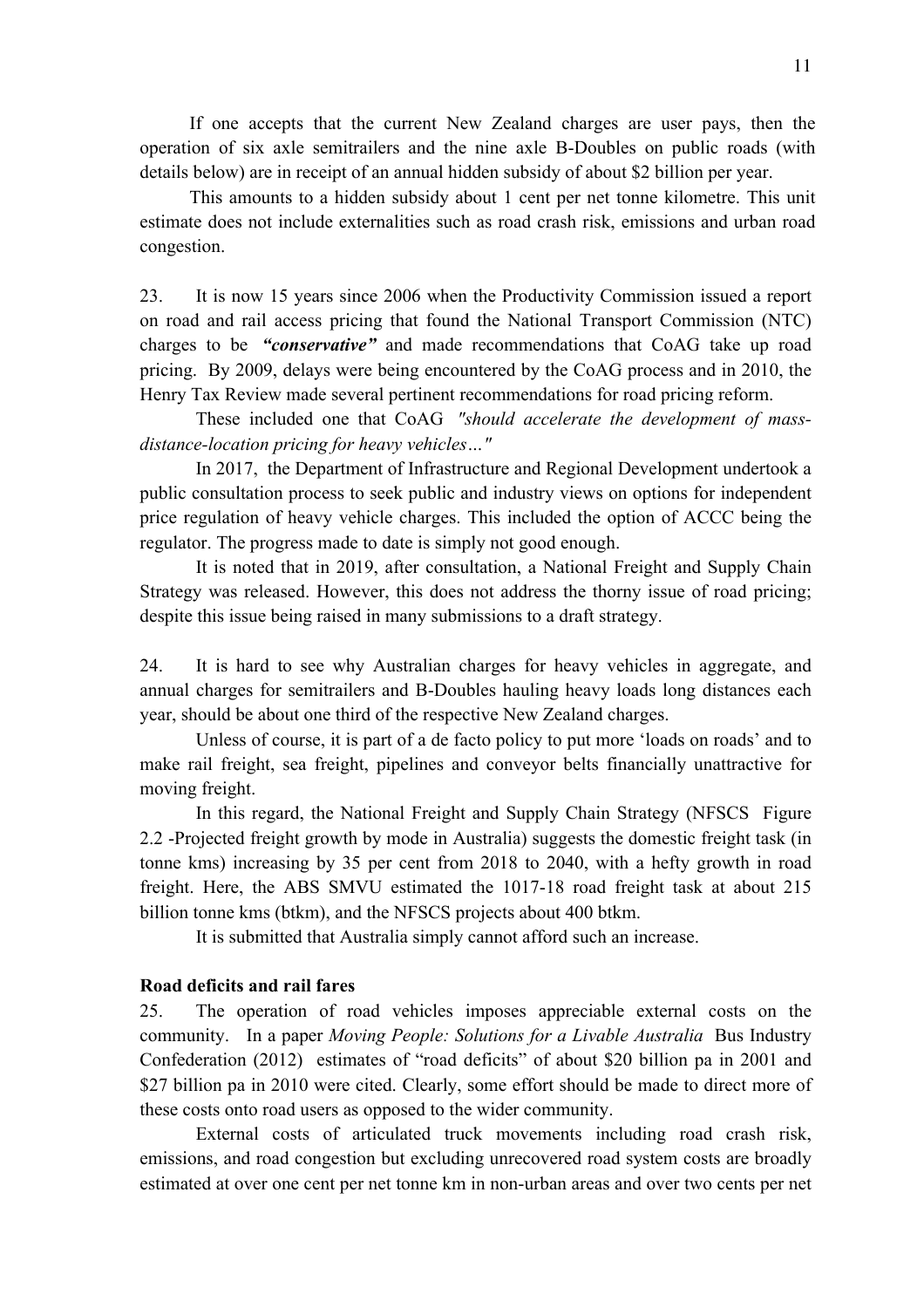tonne km in urban areas. These costs, which far exceed the external costs of rail freight, were addressed by a 2012 report by the NSW IPART on grain transport.

26. There is a need to improve cost recovery of urban rail operations from train fares. Here, some but not all of the large subsidies to urban rail operations could be better redirected to the necessary rail infrastructure to meet the needs of a growing population. As well, some generous concessions to seniors could be reviewed, both in cost, and whether such concessions can be made use of in peak hours. The need for improved road pricing as well as better cost recovery in public transport was recognised in the 2002 Sustainable Transport report by Tom Parry commissioned by the NSW Government.

# **Oil Vulnerability**

27. A major input into road vehicle use is that of liquid fuel. In the 12 months ended 30 June 2018, from ABS SMVU data, registered motor vehicles in Australia consumed an estimated 34.17 billion litres of fuel. By way of contrast, rail used in 2010 less than one billion litres of diesel for a smaller passenger task but a larger freight task than road.<sup>10</sup> Rail also uses electricity, produced mostly from domestic coal, then with an oil equivalent of about 1.2 billion litres that year.

28. As noted earlier in 2019 by Engineers Australia in their monthly magazine "Create", and an article *Fuel security needs addressing on more fronts than one* by Geoff Smith and Philip Laird in the October 2019 issue of Railway Digest, liquid fuel, such as petrol and diesel, accounts for 98 per cent of the nation's transport fuel and 37 per cent of our overall energy use.

One point of view is that Australia can purchase options to buy fuel on the market from overseas if need be (with federal money committed in 2018 for this purpose). However, the CREATE article quoted Mr Blackburn as saying that "From a current policy perspective, the government doesn't own any strategic stocks, doesn't require industry to hold a minimal number of stocks and doesn't really have any control over the market. We're the only developed country that have none of those three."

The Railway Digest article was really sceptical of 'off shore' storage of holding oil reserves in countries including The Netherlands and the USA and instead, proposed two solutions which would better serve Australia's national interest.

The first solution was with rail track upgrades and improved policy settings to encourage more people and freight to move by the appreciably more energy efficient mode of rail as opposed to road transport.

The second solution was to build inland fuel storages in regional Australia. They would be large enough to hold at least 90 days (or more) supply for the surrounding area. These terminals would be supplied from the ports and refineries by block trains. The fuel would then be delivered, as required, to the end user by road transport. The terminals would be ideally constructed at least 10km from major built up areas.

<sup>10</sup> Australasian Railway Association Australian Rail Industry Report 2010.